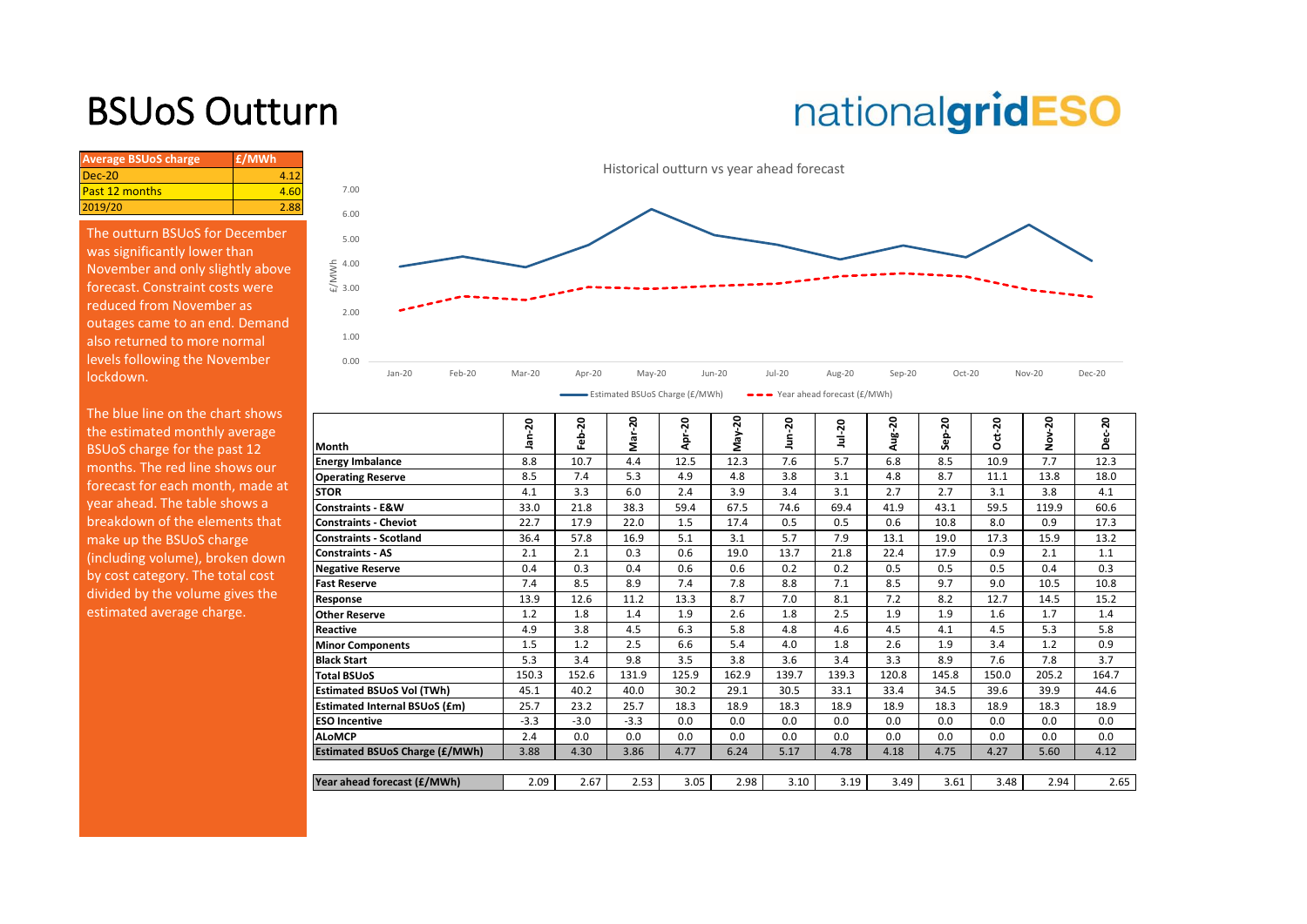#### BSUoS Forecast

## nationalgridESO

| <b>Average BSUoS charge</b> | £/MWh |      |
|-----------------------------|-------|------|
| $Jan-21$                    | 3.78  |      |
| 2020/21                     | 4.59  |      |
| 2021/22                     | 3.75  | 7.00 |
| Next 12 months              | 3.98  |      |

As we move through the winter and naturally higher demand levels, we don't expect to see the same types of additional costs brought about by managing the system during extremely low demand periods. We are therefore continuing to produce a single best view of BSUoS per month.

We have added an additional line to the forecast from Apr 21 to Mar 22 to account for the deferred BSUoS as per CMP345/350.

Accelerated Loss of Mains Change Programme: the cost recovery process for the Accelerated Loss of Mains Change Program has been paused as per the following update from the last TCMF:

With £4m recovery in FY19/20 covering the [cost of works completed to date, we'll continue](https://www.nationalgrideso.com/charging/balancing-services-use-system-bsuos-charges)  to hold-off charging until costs surpass this level

Changes have been made to the ESO incentive scheme element of the BSUoS charge, details can be found in the Ofgem letter:

https://www.ofgem.gov.uk/system/files/docs/ 2019/10/authoritys\_consent\_new.pdf

24 month rolling forecast with error bands



Jan-21 Feb-21 Mar-21 Apr-21 May-21 Jun-21 Jul-21 Aug-21 Sep-21 Oct-21 Nov-21 Dec-21 Jan-22 Feb-22 Mar-22 Apr-22 May-22 Jun-22 Jul-22 Aug-22 Sep-22 Oct-22 Nov-22 Dec-22

Estimated BSUoS Charge (£/MWh)

|                                       | $\sim$ | $\ddot{N}$<br>숆 | ដ     | Apr-21 | ដុ<br>Μaγ | $\sim$ | ⊣<br>읰 | $\frac{2}{3}$ | ep-21 | $Oct-21$ | Ñ<br>š | н<br>$\ddot{ }$ | 2      | z<br>숆 | ನ      | 22   |      | 22   | $\sim$<br>$\overline{N}$ | 22    | 22    | 2     | ដ     |         |
|---------------------------------------|--------|-----------------|-------|--------|-----------|--------|--------|---------------|-------|----------|--------|-----------------|--------|--------|--------|------|------|------|--------------------------|-------|-------|-------|-------|---------|
| Month                                 |        |                 | Σ     |        |           |        |        |               |       |          |        | $\Omega$        |        |        |        |      |      |      |                          |       |       | ó     |       | $\circ$ |
| <b>Energy Imbalance</b>               | 9.5    | 11.8            | 9.0   | 5.5    | 7.9       | 8.2    | 9.3    | 8.7           | 10.1  | 11.3     | 10.9   | 11.1            | 11.9   | 12.8   | $-1.2$ | 5.5  | 7.9  | 8.2  | 9.3                      | 8.7   | 10.1  | 11.3  | 10.9  | 11.1    |
| <b>Operating Reserve</b>              | 28.0   | 9.4             | 9.2   | 8.3    | 9.0       | 5.8    | 7.0    | 8.2           | 14.1  | 16.4     | 16.1   | 11.9            | 10.1   | 12.9   | 13.2   | 8.3  | 9.0  | 5.8  | 7.0                      | 8.2   | 14.1  | 16.4  | 16.1  | 11.9    |
| STOR                                  | 5.1    | 2.8             | 3.3   | 5.2    | 5.6       | 5.4    | 6.0    | 5.8           | 6.3   | 6.2      | 7.4    | 7.5             | 7.6    | 6.5    | 7.4    | 5.2  | 5.6  | 5.4  | 6.0                      | 5.8   | 6.3   | 6.2   | 7.4   | 7.5     |
| <b>Constraints</b>                    | 68.8   | 84.6            | 77.3  | 68.5   | 70.1      | 68.8   | 71.1   | 80.0          | 82.7  | 86.5     | 82.2   | 77.1            | 70.4   | 72.9   | 72.2   | 38.9 | 39.5 | 39.2 | 40.5                     | 49.5  | 53.1  | 56.0  | 52.6  | 46.5    |
| <b>Negative Reserve</b>               | 0.3    | 0.1             | 0.2   | 0.4    | 0.9       | 1.6    | 1.8    |               | 1.8   | 1.2      | 0.5    | 0.5             | 0.6    | 0.1    | 0.2    | 0.4  | 0.9  | 1.6  | 1.8                      | 1.7   | 1.8   | 1.2   | 0.5   | 0.5     |
| <b>Fast Reserve</b>                   | 9.5    | 8.7             | 9.7   | 9.0    | 9.0       | 8.8    | 9.1    | 9.6           | 8.8   | 9.1      | 9.4    | 10.0            | 10.3   | 8.7    | 9.7    | 9.0  | 9.0  | 8.8  | 9.1                      | 9.6   | 8.8   | 9.1   | 9.4   | 10.0    |
| Response                              | 11.7   | 11.4            | 12.4  | 11.8   | 12.6      | 11.9   | 12.6   | 13.1          | 11.3  | 11.2     | 11.2   | 11.3            | 11.1   | 10.5   | 11.4   | 11.8 | 12.6 | 11.9 | 12.6                     | 13.1  | 11.3  | 11.2  | 11.2  | 11.3    |
| <b>Other Reserve</b>                  | 1.0    | 0.9             | 1.0   | 1.1    | 0.9       | 1.0    | 1.2    | 1.3           | 1.0   | 0.9      | 0.9    | 0.9             | 0.9    | 0.9    | 1.0    | 1.1  | 0.9  | 1.0  | 1.2                      | 1.3   | 1.0   | 0.9   | 0.9   | 0.9     |
| Reactive                              | 6.6    | 5.7             | 6.1   | 6.7    | 7.5       | 7.0    | 6.9    | 6.8           | 6.6   | 6.7      | 6.5    | 7.1             | 7.0    | 5.7    | 6.1    | 6.7  | 7.5  | 7.0  | 6.9                      | 6.8   | 6.6   | 6.7   | 6.5   | 7.1     |
| <b>Minor Components</b>               | 1.9    | 2.3             | 0.3   | 3.0    | 3.0       | 2.6    | 2.6    | 1.5           | 1.1   | 2.1      | 0.6    | 1.0             | $-0.6$ | 2.3    | 0.3    | 3.0  | 3.0  | 2.6  | 2.6                      | 1.5   | 1.1   | 2.1   | 0.6   | 1.0     |
| <b>Black Start</b>                    | 3.8    | 3.8             | 3.8   | 3.8    | 3.8       | 3.8    | 3.8    | 3.8           | 3.8   | 3.8      | 3.8    | 3.8             | 3.8    | 3.8    | 3.8    | 3.8  | 3.9  | 3.9  | 3.9                      | 3.9   | 3.9   | 3.9   | 3.9   | 3.9     |
| <b>Total BSUoS</b>                    | 146.2  | 141.4           | 132.4 | 123.3  | 130.1     | 125.1  | 131.3  | 140.6         | 147.5 | 155.5    | 149.5  | 142.2           | 133.2  | 137.1  | 124.2  | 93.8 | 99.5 | 95.5 | 100.7                    | 110.0 | 118.0 | 125.0 | 119.9 | 111.6   |
| Esitmated BSUoS Vol (TWh)             | 45.4   | 38.0            | 40.6  | 38.7   | 39.5      | 36.6   | 37.1   | 37.4          | 39.1  | 42.4     | 47.9   | 49.7            | 49.0   | 46.6   | 50.7   | 38.7 | 39.5 | 36.6 | 37.1                     | 37.4  | 39.1  | 42.4  | 47.9  | 49.7    |
| Estimated Internal BSUoS (£m)         | 18.9   | 17.1            | 18.9  | 18.4   | 19.0      | 18.4   | 19.0   | 19.0          | 18.4  | 19.0     | 18.4   | 19.0            | 19.0   | 17.2   | 19.0   | 18.4 | 19.0 | 18.4 | 19.0                     | 19.0  | 18.4  | 19.0  | 18.4  | 19.0    |
| <b>ESO Incentive</b>                  | 1.5    | 1.3             | 1.5   | 1.0    | 1.0       | 1.0    | 1.0    | 1.0           | 1.0   | 1.0      | 1.0    | 1.0             | 1.0    | 0.9    | 1.0    | 1.0  | 1.0  | 1.0  | 1.0                      | 1.0   | 1.0   | 1.0   | 1.0   | 1.0     |
| <b>ALoMCP</b>                         | 4.8    | 4.8             | 4.8   | 4.8    | 4.8       | 4.8    | 4.8    | 4.8           | 4.8   | 4.8      | 4.8    | 4.8             | 4.8    | 4.8    | 4.8    | 4.8  | 4.8  | 4.8  | 0.0                      | 0.0   | 0.0   | 0.0   | 0.0   | 0.0     |
| CMP345/350 Deferred Costs             |        |                 |       | 1.7    | 1.8       | 1.7    | 1.8    | 1.8           | 1.7   | 1.8      | 1.7    | 1.8             | 1.8    | 1.6    | 1.8    |      |      |      |                          |       |       |       |       |         |
| <b>Estimated BSUoS Charge (£/MWh)</b> | 3.78   | 4.33            | 3.88  | 3.86   | 3.96      | 4.12   | 4.25   | 4.47          | 4.44  | 4.30     | 3.66   | 3.40            | 3.26   | 3.47   | 2.98   | 3.05 | 3.15 | 3.27 | 3.25                     | 3.48  | 3.51  | 3.42  | 2.91  | 2.65    |
|                                       |        |                 |       |        |           |        |        |               |       |          |        |                 |        |        |        |      |      |      |                          |       |       |       |       |         |

| High Error Band (£/MWh) | 4.09 4.97 5.90 4.76 4.77 4.93 5.13 5.41 5.45 5.39 4.77 4.52 4.40 4.62 4.13 4.17 4.24 4.33 4.38 4.70 4.90 4.94 4.55   |  |  |  |  |  |  |  |  |  |  |  |  |
|-------------------------|----------------------------------------------------------------------------------------------------------------------|--|--|--|--|--|--|--|--|--|--|--|--|
| Low Error Band (£/MWh)  | 1 3.47 3.69 1.86 2.96 3.15 3.32 3.37 3.53 3.42 3.20 2.56 2.27 2.12 2.32 1.82 1.92 2.05 2.21 2.12 2.26 2.12 1.90 1.27 |  |  |  |  |  |  |  |  |  |  |  |  |